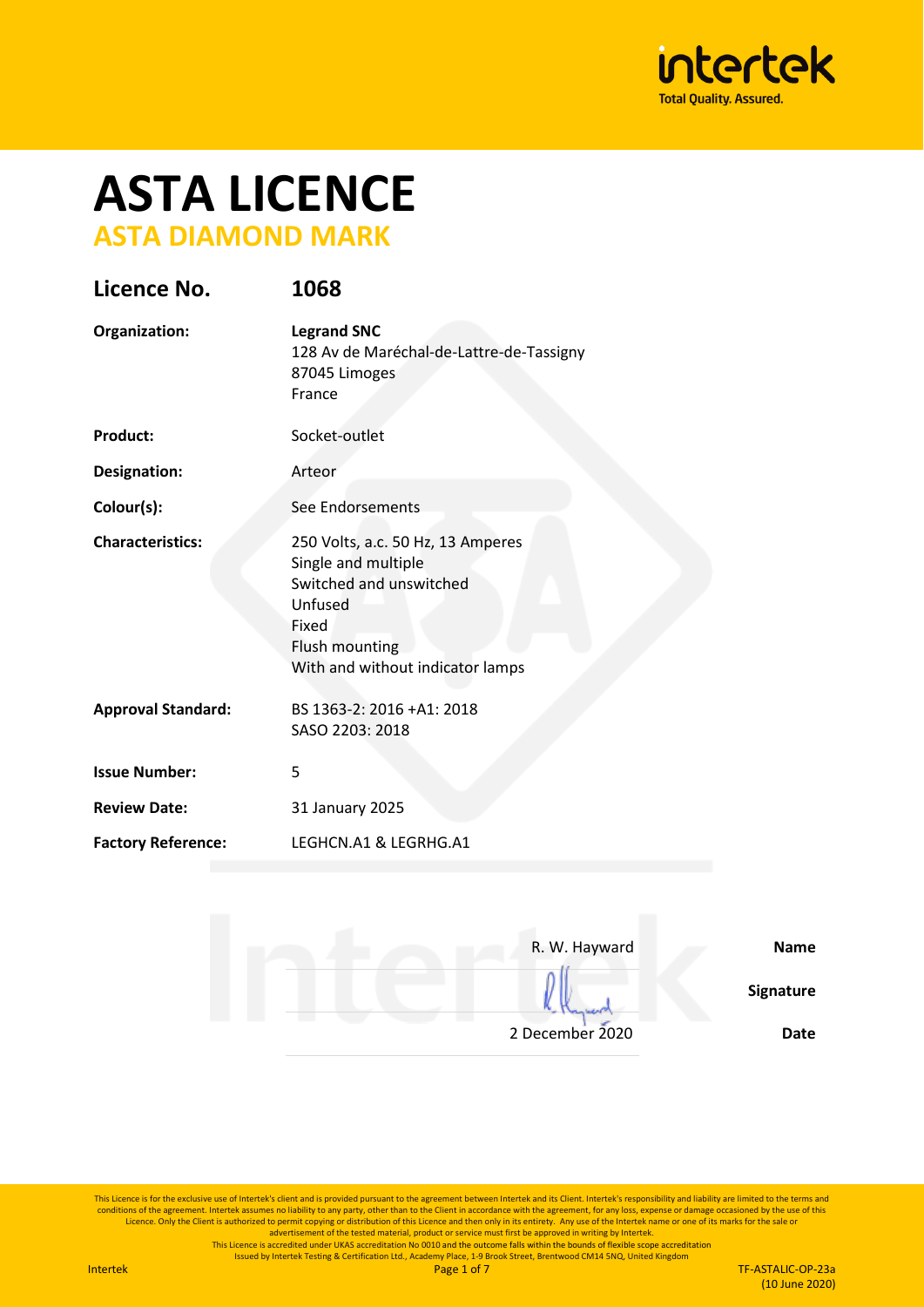

## **ASTA Certificates, ASTA Licences and ASTA Test Reports**

ASTA Certificates, ASTA Licences and ASTA Test Reports are issued by Intertek for the exclusive use of the party applying for the Certificate, Licence or Test Report and any related testing. Intertek assumes no liability to any parties other than those with which it has an agreement and then only in accordance with the agreed Terms and Conditions.

The Applicant is authorised to copy or distribute ASTA Certificates, ASTA Licences and

ASTA Test Reports provided the entire contents are included, or Certificate Front Sheets accompanied by any associated pages on which are stated the assigned rated characteristics and no part is obscured or illegible, or Licence front sheets. Permission must be obtained from Intertek before any other kind of reproduction is made.

The holder of an ASTA Certificate may claim in Trade Journals, Catalogues, Technical Articles etc., and without the prior approval of Intertek that the product identified in an ASTA Certificate is ASTA Certified.

The holder of an ASTA Licence may claim in Trade Journals, Catalogues, Technical Articles etc., and without the prior approval of Intertek that the product identified in an ASTA Licence is ASTA Approved.

To minimise the possibility of any misunderstanding such claims must clearly identify the product(s) certified or approved, the ratings verified by ASTA and the Standard against which certification/approval has been made.

Any other use of the Intertek or ASTA names must first be approved in writing by Intertek. Test results and ratings proven by testing included in ASTA Certificates and ASTA Test Reports relate specifically to the sample(s) tested.

### **Types of ASTA Certificates**

**Certificates are issued when samples of a particular product design have been tested** satisfactorily against the requirements of a National, European, International or ASTA Standard. Several forms of Certificate are available, including:

**Certificate of Complete Compliance** Verifies compliance with all the requirements of a Standard

### **Certificate of Type/Verification Tests**

Verifies complete series of type/verification tests prescribed in a Standard has been made successfully.

### **Certificate of Selected Type/Verification Tests**

Verifies specified type/verification tests have been made successfully

### **Supplementary Certificate**

Extends the scope of an existing Certificate to cover changes in rating or in design

## **ASTA Test Report**

An ASTA Test Report is issued when tests otherwise satisfactory cannot be included in a Certificate for one or more reasons, e.g. verification of non-standard ratings

### **ASTA Licences and ASTA Diamond Mark**

The use of the ASTA Diamond Mark on products is authorised by an ASTA Licence. Products covered by an ASTA Licence can be referred to as ASTA Approved. Requirements for ASTA Licences include testing for full compliance with relevant standards and satisfactory, on-going assessment of production. Validity and use of ASTA Licences are subject to compliance with Intertek Certification Regulations.

For more information see <https://www.intertek.com/auditing/certification-regulations-uk/>

## **Authenticity**

Authenticity of any ASTA document can be confirmed by contacting Intertek Email: [asta@intertek.com,](mailto:asta@intertek.com) Tel: +44 116 296 2900

This Licence is for the exclusive use of Intertek's client and is provided pursuant to the agreement between Intertek and its Client. Intertek's responsibility and liability are limited to the terms and conditions of the agreement. Intertek assumes no liability to any party, other than to the Client in accordance with the agreement, for any loss, expense or damage occasioned by the use of this Licence. Only the Client is authorized to permit copying or distribution of this Licence and then only in its entirety. Any use of the Intertek name or one of its marks for the sale or<br>advertisement of the tested material,

This Licence is accredited under UKAS accreditation No 0010 and the outcome falls within the bounds of flexible scope accreditation

Issued by Intertek Testing & Certification Ltd., Academy Place, 1-9 Brook Street, Brentwood CM14 5NQ, United Kingdom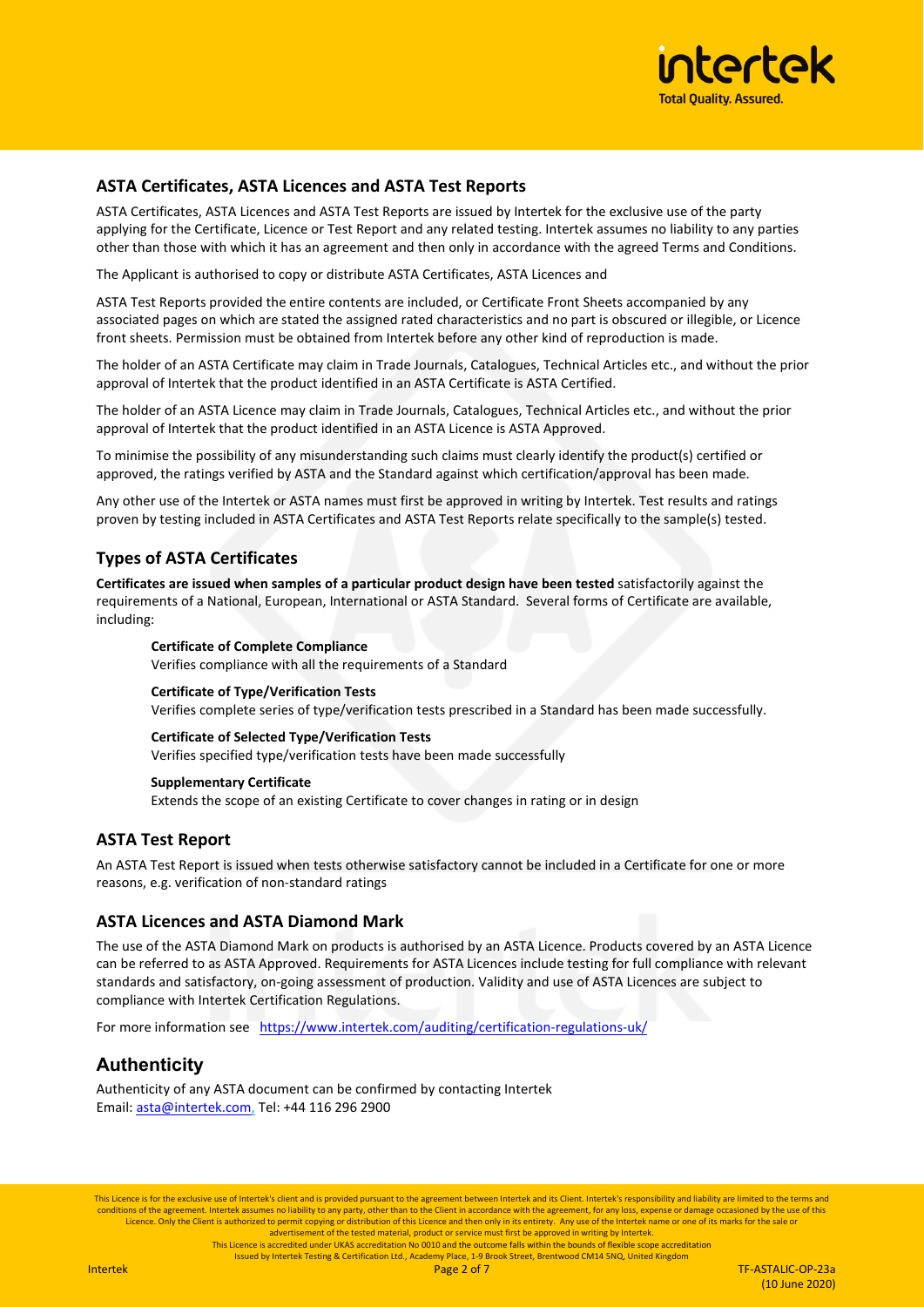

**ASTA LICENCE NO.**

**Issue No.** 

# **ENDORSEMENT 1 OF 2**

Product: Socket-outlet **Designation:** Arteor

# **APPROVED SITES FOR MANUFACTURE/PRODUCTION**

Legrand International Electrical (Huizhou) Co., Ltd Bldg. B1-B3, East No.39 Hechang 6th Rd HZZK Hi-tech Industrial Development Zone Huizhou 516001 Guangdong China **LEGHCN.A1**

Legrand Magyaroszág Villamossági Rendszerek Zrt Ipartelepi út 14 Szentes, H-6600 Csongrád Hungary **LEGRHG.A1**

**1068**

**5**

### **Conditions for maintenance of Licence:**

- 1) Compliance with Certification Regulations.
- 2) Inspection of manufacturing facilities each year with satisfactory outcome.
- 3) Surveillance testing of production samples at required intervals with satisfactory outcome.
- 4) Satisfactory actions in the event of any compliance and/or safety issues becoming known after product has been supplied.
- 5) Prompt payment of invoices.

## **Licence Renewal:**

Licence fee will be invoiced annually during the month of March.

The Licence document will be reissued following any changes advised or variants tested. A fee may be charged for reissue.

### **Surveillance samples:**

Samples are required to be tested in accordance with Intertek surveillance testing programmes. Samples should preferably be selected during scheduled Factory inspection visits. The fee for testing will be invoiced at the time of testing. A summary of testing will be provided.

### **Use of the ASTA Mark:**

The ASTA Mark may be used on the product and in marketing material relating to the product, as permitted by the Certification Regulations.

The Licence number should be marked on the product (mandatory on BS 1363 plugs, where feasible on other products) in a form agreed by Intertek, such as

"Approved by ASTA Licence no. 1068".

This Licence is for the exclusive use of Intertek's client and is provided pursuant to the agreement between Intertek and its Client. Intertek's responsibility and liability are limited to the terms and conditions of the agreement. Intertek assumes no liability to any party, other than to the Client in accordance with the agreement, for any loss, expense or damage occasioned by the use of this this bench than to the Clien advertisement of the tested material, product or service must first be approved in writing by Intertek.<br>This Licence is accredited under UKAS accreditation No 0010 and the outcome falls within the bounds of flexible scope

Issued by Intertek Testing & Certification Ltd., Academy Place, 1-9 Brook Street, Brentwood CM14 5NQ, United Kingdom